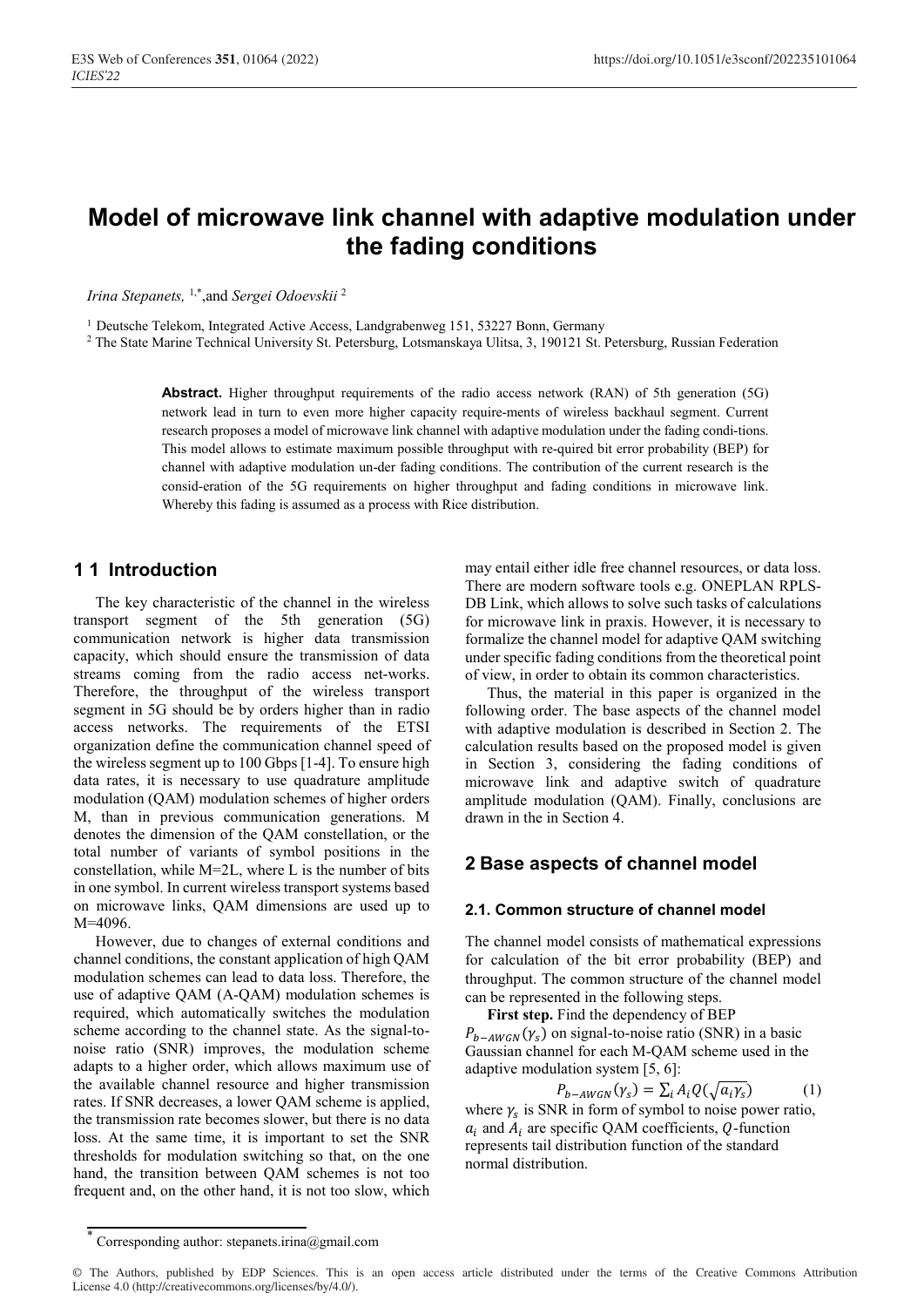**Second step.** Find the dependency of the bit error probability  $BEP_{Fading}$  on SNR in the investigated fading channel according to the formula:

$$
BEP_{Fading} = \int_0^\infty P_{b-AWGN}(Y_s) f_{YFading}(Y_s) dy_s
$$
 (2)  
where  $f_{YFading}(Y_s)$  is probability density function of a  
random variable, which characterizes the investigated  
channel.

**Third step.** Define the SNR thresholds for each of M-QAM switching level by required  $BEP_{rea}$ . This step is discussed more detailed in the section 2.2.

**Fourth step.** Estimate the channel throughput  $B_{adapt}$ in bits per symbol (BPS) for the system with adaptive M-QAM according to the formula:

$$
B_{adapt} = \sum_{i=1}^{N} B_{i-adapt} = \sum_{i=1}^{N} L_i \int_{SNR_i}^{SNR_{i+1}} f_{\gamma_{Fading}}(\gamma_s) d\gamma_s
$$
\n(3)

where  $i$  is an iteration number through the switching levels of adaptive M-QAM;  $L_i = log_2 M_i$  is a number of bits per symbol on modulation level  $M_i$ -QAM;  $SNR_i$  is a switching SNR threshold for  $M_i$ -QAM level;

 $B_{i-adapt} = \int_{SNR_i}^{SNR_{i+1}} f_{\gamma Fading}(\gamma_s) d\gamma_s$  is throughput provided by each used in a system modulation scheme, whereby the integration limits represent SNR switching thresholds, which were found in the Third step.

**Fifth step.** Estimate the bit error probability

 $BEP_{adapt}$  of a channel with adaptive modulation. Using the estimated parameter from the previous steps, calculate the  $BEP_{adapt}$  by formula:

$$
BEP_{adapt} = B_{adapt}^{-1} \left( \sum_{i=1}^{N} L_i \cdot \int_{SNR_i}^{SNR_{i+1}} P_{b-AWGN_i}(\gamma_s) \cdot \int_{\gamma_{Fading}} (\gamma_s) d\gamma_s \right)
$$
(4)

#### **2.2 SNR switching threshold for channel with adaptive modulation**

To define the state-of-the-art of the paper topic, different research works were analyzed by us and the overview of this analysis is summarized in the Table 1 with references to the corresponding literature.

The comparison of the mentioned works above and our research is given in this paragraph. The analysis of existing techniques for finding the SNR switching thresholds in a system with adaptive modulation shows, that either these approaches do not reflect the desired accuracy [14,15], or are based on averaging of the current BEP values [7-13]. Such averaging can be acceptable for mobile communication systems, however, it is unacceptable for transport wireless data transmission, such microwave link to backhaul of 5G networks. Since in the case of microwave link communication it is important to maintain a required BEP<sub>req</sub> at every moment, it was decided to use numerical method by assumption of AWGN channel in order to define SNR switching threshold

As formula (1) gives accurate coefficient only till 256- QAM and the existing approximation do not give enough accuracy, authors of this work developed own higher accuracy approximation method of BEP calculation for the higher modulation schemes such 1024-QAM and 4096-QAM. These higher QAM schemes are necessary to be used in modern microwave link systems to fulfill the requirements on 5G capacity.

The examples of corresponding SNR switching threshold values for different re-quired  $BEP_{req}$  are presented in Table 2

Having known the SNR threshold for switching of adaptive modulation in com-mon, as a next step it is possible to apply these values for the BEP and throughput estimation of a specific fading channel.



**Fig. 1.** SNR switching thresholds for required BEP by numerical method.

#### **2.3 Consideration of fading for microwave link**

The existing works devoted to research of adaptive modulation transmission consider only the assumption of Raleigh channel model [5-8]. This can be applicable for the mobile communication with multipath transmission. But as microwave link is characterized by one dominant signal component transmitted in line-of-sight (LOS) channel, the channel model should be described by another law, e.g. Rice distribution [16-19]. That is why the applied in Second, Fourth and Fifth steps described in section 2.1 probability density function  $f_{Y_{Eading}}(y_s)$  takes the form:

$$
f_{\gamma_{Fading-Rice}}(\gamma_s) = \frac{1+k}{\overline{\gamma_s}} e^{-\left(k + \frac{(1+k)\gamma_s}{\overline{\gamma_s}}\right)} \cdot I_0\left(2\sqrt{\frac{k(1+k)\gamma_s}{\overline{\gamma_s}}}\right)
$$
(5)

Where factor *k* is ratio of LOS to non-LOS signal power;  $\bar{\gamma_s}$  is average symbol SNR;  $\gamma_s$  is current symbol SNR;  $I_0$  is modified Bessel function of zero order.

Whereby as the SNR distribution is represented in terms of power, which is a squared value, it is necessary to modify the distribution law in terms of squared random value. This condition was considered by authors of current paper in (4).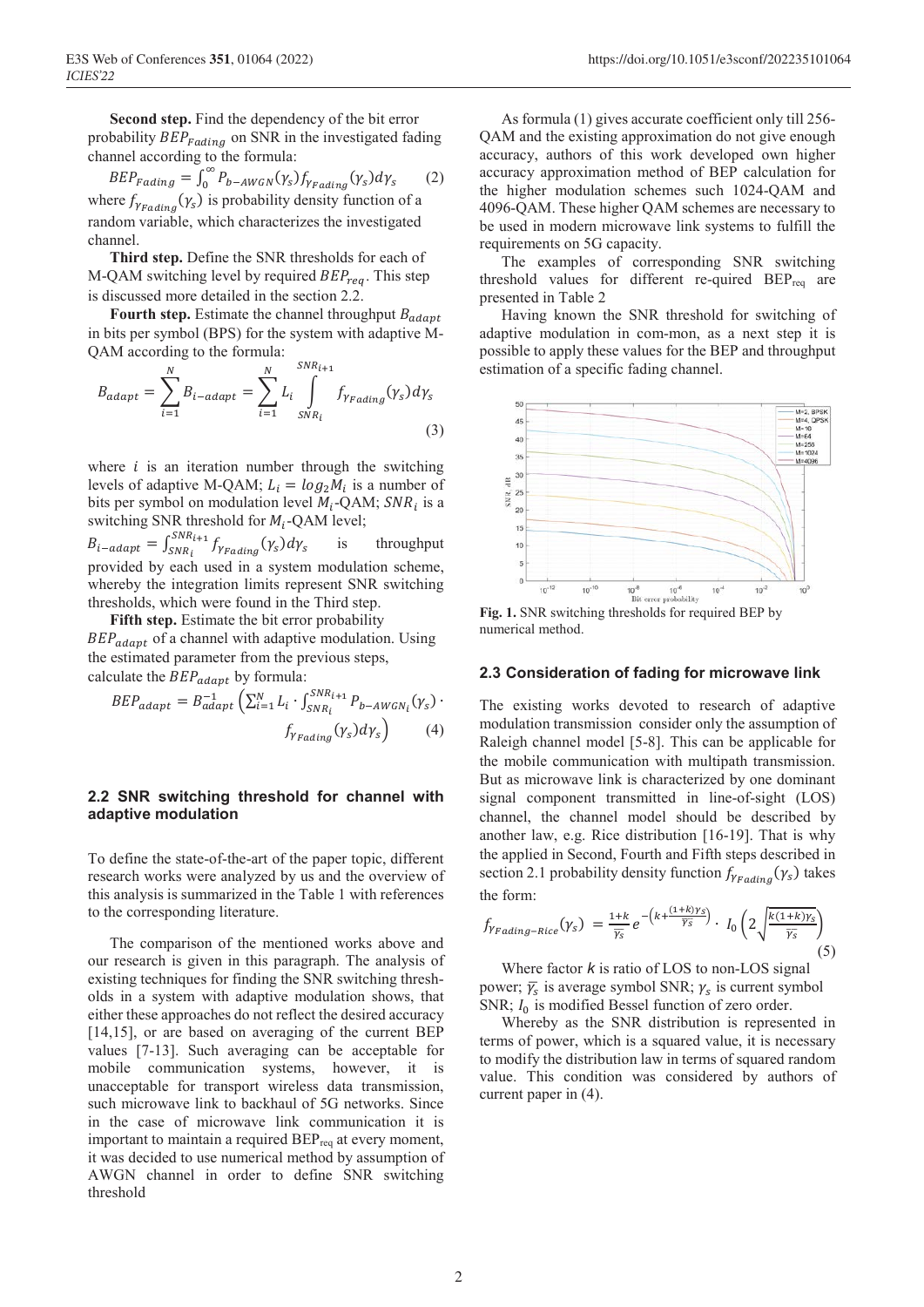|  |  |  | Table 1. Analysis of existing approaches on finding of switching thresholds for systems with adaptive modulation A-QAM. |  |  |  |  |  |  |  |
|--|--|--|-------------------------------------------------------------------------------------------------------------------------|--|--|--|--|--|--|--|
|--|--|--|-------------------------------------------------------------------------------------------------------------------------|--|--|--|--|--|--|--|

| Authors                                  | Shorten name of work with<br>reference                                                                                                 | Used technique to find SNR threshold depending on the required<br><b>BEP</b>                             |  |  |  |
|------------------------------------------|----------------------------------------------------------------------------------------------------------------------------------------|----------------------------------------------------------------------------------------------------------|--|--|--|
| L. Hanzo,<br>W.<br>Webb,<br>T.<br>Keller | Book "Single-and Multi-<br>carrier Quadrature Amplitude<br>[7Fehler!<br>Modulation"<br>Verweisquelle konnte nicht<br>gefunden werden.] | A solution with use of Powell optimization method based on [13]<br>is proposed.                          |  |  |  |
| J.Torrance, L.<br>Hanzo                  | Paper "Optimization"<br>of<br>switching levels for adapt.<br>mod., Rayleigh fading" [8]                                                | A solution with use of Powell optimization method based on [13]<br>is proposed.                          |  |  |  |
| B. J. Choi, L.<br>Hanzo                  | Paper "Optimum<br>mode-<br>for<br>switching<br>adaptive<br>modulation systems" [9]                                                     | A solution with use of Lagrange multiplier method is proposed.                                           |  |  |  |
| B. J. Choi, L.<br>Hanzo                  | mode-<br>Paper "Optimum"<br>switching assisted adaptive<br>modulation" [10]                                                            | Proposed solution gives average error probability by the method of<br>Lagrange multipliers.              |  |  |  |
| B. J. Choi, L.<br>Hanzo                  | Paper "Optimum<br>mode-<br>switching-assisted adaptive<br>modulation" [11]                                                             | Proposed solution gives average error probability by the modified<br>method of Lagrange multipliers.     |  |  |  |
| B. J. Choi, L.<br>Напzо и др.            | Paper "Performance"<br>of<br>adaptive modulation over<br>Rayleigh fading channel"<br>[12]                                              | Proposed solution gives average error probability by the method of<br>Powell optimization based on [13]. |  |  |  |
| T. Liew,<br>L. Hanzo                     | Paper "Switching threshold<br>for turbo coded adaptive<br>modulation" [13]                                                             | Proposed solution gives average error probability for systems with<br>turbo-coding                       |  |  |  |
| M. Alouini,<br>A. Goldsmith              | Paper "Adaptive modulation<br>Nakagami<br>fading<br>over<br>channels" $[14, 15]$                                                       | Description of the approximate calculation technique. Gives rough<br>results.                            |  |  |  |

**Table 2.** Calculation results of SNR thresholds by numeric method

| $BEP_{req}$ | <b>SNRBPS</b>                | <b>SNROPSK</b> | $SNR_{16}$    | $SNR_{64}$ | SNR <sub>256</sub> | SNR <sub>1024</sub> | <b>SNR</b> <sub>4096</sub> |
|-------------|------------------------------|----------------|---------------|------------|--------------------|---------------------|----------------------------|
|             | $_K$ , dB                    | dВ             | dB            | dВ         | dВ                 | dB                  | dB                         |
| $10^{-3}$   | 6.7                          | 9,8            | 16,5          | 22,5       | 28,4               | 34.2                | 40                         |
| $10^{-6}$   | 10,5                         | 13,5           | 20,4          | 26.5       | 32,5               | 38,5                | 44.4                       |
| $10^{-9}$   | $\cdot$ $\gamma$<br>ل د که 1 | 15.5           | つつ く<br>تحميك | 28,6       | 34,6               | 40,6                | 46.6                       |

### **3 Calculation results**

In this section the simulation results of the microwave link channel are presented according to the proposed channel model with LOS under the fading conditions.

The simulation results are provided for required  $BEP_{req}$  values  $10^{-3}$  and  $10^{-6}$  and presented on the figures 2-5. The simulations were done for different LOS intensity, i.e. different values of k-factor: 5; 10; 20; 50.

The higher the k-factor is, the more prevailing the LOS signal power is. The simulated system with adaptive modulation contents switching modes with square constellations: QPSK, BPSK, 16-QAM, 64-QAM, 256- QAM, 1024-QAM, 4096-QAM (thin lines on figures show its individual BEP without adaptation). The holistic BEP of the system with adaptive modulation is presented as red bold line. BEP values are plotted along the vertical left axis depended on SNR values (horizontal axes). The right vertical axis depicts the values of throughput in bits per second.

<sup>\*</sup> Corresponding author: stepanets.irina@gmail.com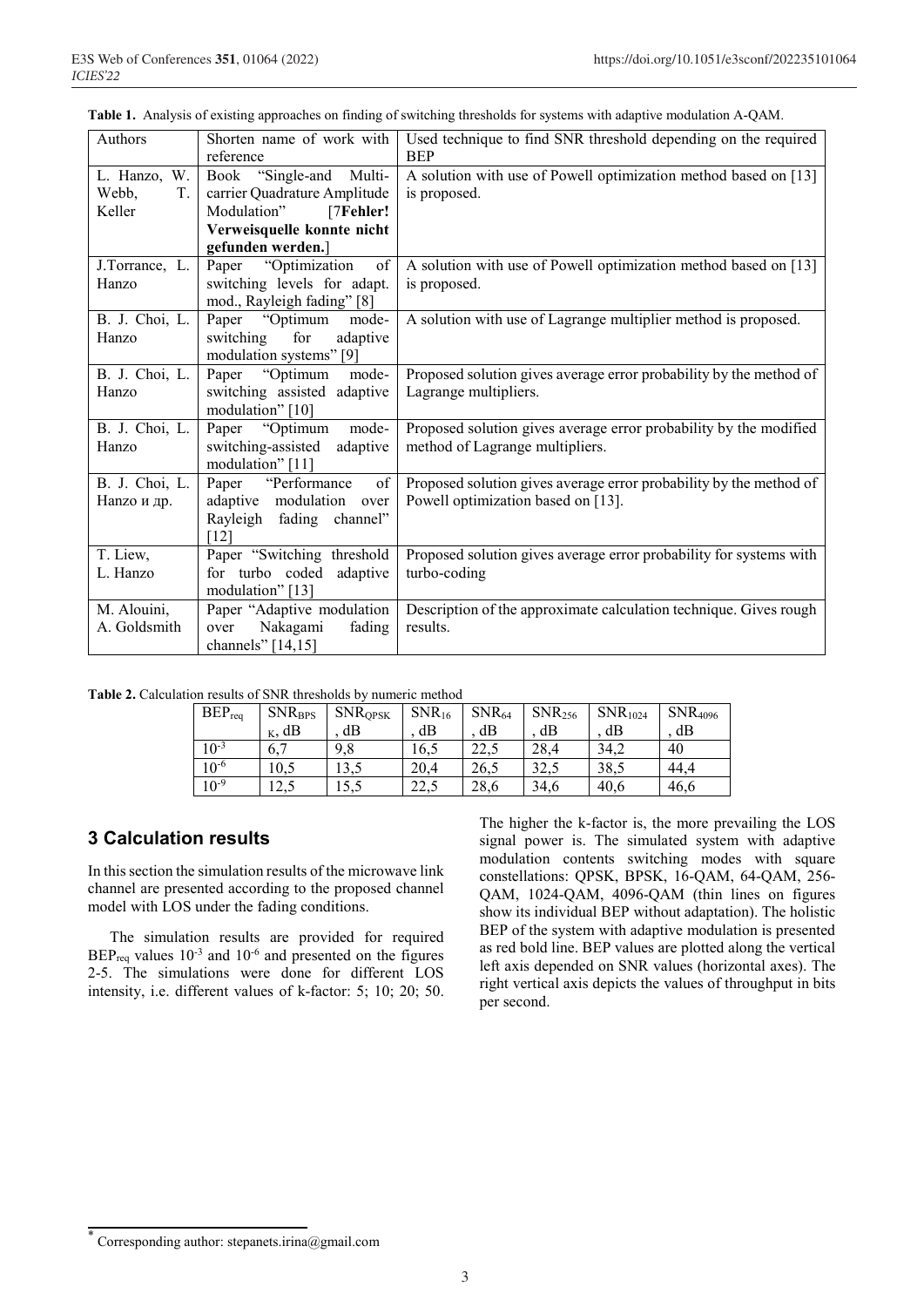

Fig. 2. Simulation results for BEPreq=10-3 and k=5 (on the left), k=10 (on the right).



**Fig. 3.** Simulation results for BEPreq=10-3 and k=20 (on the left), k=50 (on the right).



**Fig. 4.** Simulation results for BEPreq=10-6 and k=5 (on the left), k=10 (on the right).



**Fig. 5.** Simulation results for BEPreq=10-6 and k=20 (on the left), k=50 (on the right).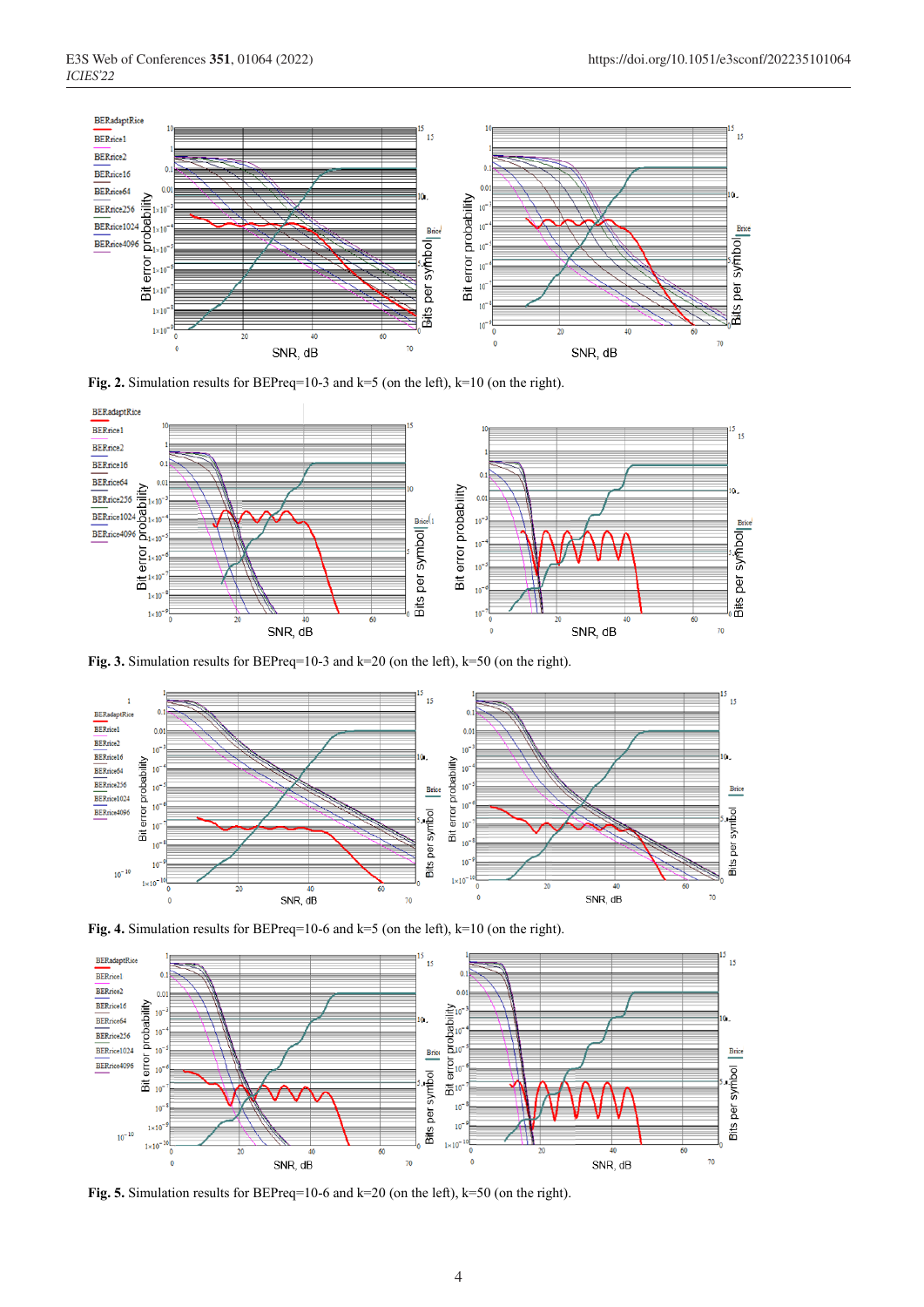The obtained results of the Rice channel estimation by criteria of throughput and BEP allow to draw out the following conclusions. The graphs depict the operation of the system with adaptive modulation: by increase of SNR, the signal energy becomes stronger, which allows the system to switch to a higher QAM modulation level. This change is represented by the hills of the bit error rate  $BEP_{adaptive}$  (red bold curve) and the steps of the throughput B\_(adapt\_Rice ) (bold turquoise curve). At the same time, with an increase of the k-factor of Rice distribution, the hills of the bit error rate  $B_{adaptRice}$  curve of adaptive modulation switching are observed more obviously. Also, as the k-factor increases, the throughput  $B_{adapthice}$  curve exhibits more evident stepwise jumps. The behavior of the hills of  $BEP_{adapt{Rice}}$  shows a dependence on the steps of the throughput curve  $B_{adapt_{Dice}}$ : each time the throughput (data rate in an interval of one step) increases, the bit error probability increases  $BEP_{adapt_{Rice}}$ ; when a stable state of  $B_{adapt_{Rice}}$ occurs (when the BPS step takes a horizontal line), a decrease of the bit error rate  $BEP_{adapt_{Rice}}$  is observed, i.e. in a stable state, when there is no change from one modulation scheme to the next and the SNR increases, the system becomes more noise-resistant; then, with a sufficient increase in SNR, the change to the next modulation scheme occurs again and the throughput  $B_{adapt_{Rice}}$  increases, the noise resistance  $BEP_{adapt_{Rice}}$ decreases; and so on, the cycle repeats, which is valid also for the opposite direction

# **4 Conclusions**

The model of microwave link channel with adaptive modulation under the fading conditions is proposed in this paper. The base aspects of channel model are de-scribed, in particular the common structure of channel model, which includes the mathematical expressions for calculation of the bit error probability and throughput. Special attention is devoted to definition of SNR switching threshold for channel with adaptive modulation and to consideration of fading for microwave link based on Rice distribution. Calculation results based on the proposed channel model are presented for the modulation levels from BPSK to 4096-QAM. This model can be used to solve the problem of channel estimation for wireless backhaul segment of 5G. In this work we assumed the ideal adaptation model. For the future work it is planned to consider inaccuracies of the adaptive control system caused by random radio conditions.

# **References**

- 1. ETSI GR mWT 012 V1.1.1: 5G Wireless Backhaul/X-Haul (2018).
- 2. Stepanets, I., Odoevskii S.: *Features of the application and planning of the microwave link transmission in the 5G networks*. Informaciia i sviaz, no. **3** (2019).
- 3. Stepanets, I., Fokin, G., Odoevskii, S.: *Model of Integrated Radio Access and Wireless Backhaul for 5th Generation Network*. In: International Youth Conference on Electronics, Telecommunications and Information Technologies, pp. 637-645. Springer, Cham (2021).
- 4. Hilt, A.: *Availability and Fade Margin Calculations for 5G Microwave and Millimeter-Wave Anyhaul Links*. Applied Sciences, **9**(23), pp. 5240 (2019).
- 5. Hanzo, L., Webb, W.T. and Keller, T.: *Singleand multi-carrier quadrature amplitude modulation*. IEEE Press-John Wiley. New York, USA (2000).
- 6. Torrance, J.M., Hanzo, L.: *Upper bound performance of adaptive modulation in a slow Rayleigh fading channel.* Electronics Letters **32**(8), pp. 718-719 (1996).
- 7. Hanzo L., Webb W.T.: *Single-and Multicarrier Quadrature Amplitude Modulation*. **2**nd edn. IEEE Press-John Wiley (2000).
- 8. Torrance, J. M., Hanzo, L.: *Optimisation of switching levels for adaptive modulation in slow Rayleigh fading*. Electronics Letters **32**(13), pp. 1167-1169 (1996).
- 9. Choi B.J., Hanzo L.: *Optimum mode-switching levels for adaptive modulation systems*. IEEE GLOBECOM (2001).
- 10. Choi B.J., Hanzo L.: *Optimum mode-switching assisted adaptive modulation. In: GLOBECOM'01.* IEEE Global Telecommunications Conference, vol. **6**, pp. 3316-3320 (2001).
- 11. Choi B., Hanzo L.: *Optimum mode-switchingassisted constant-power single-and multicarrier adaptive modulation*. IEEE Transactions on Vehicular Technology **52**(3), pp. 536-60 (2003).
- 12. Choi B.J., Hanzo L., et.al.: *Performance of Rake receiver assisted adaptive-modulation based CDMA over frequency selective slow Rayleigh fading channels*. Electronics Letters **37**(4) (2001).
- 13. Liew T.H., Hanzo L.: *Switching threshold and coding-rate optimisation for turbo convolutional and turbo BCH coded adaptive modulation*. In: **57**th IEEE Semiannual Vehicular Technology Conference, Spring. vol. 4, pp. 2167-2171 (2003).
- 14. Alouini M.S., Goldsmith A.J.: *Adaptive modulation over Nakagami fading channels*. Wireless Personal Communications. (2000).
- 15. Alouini M.S., Goldsmith A.: *Adaptive M-QAM modulation over Nakagami fading channels*. In: IEEE Global Communications Conference (1997).

Corresponding author: stepanets.irina@gmail.com